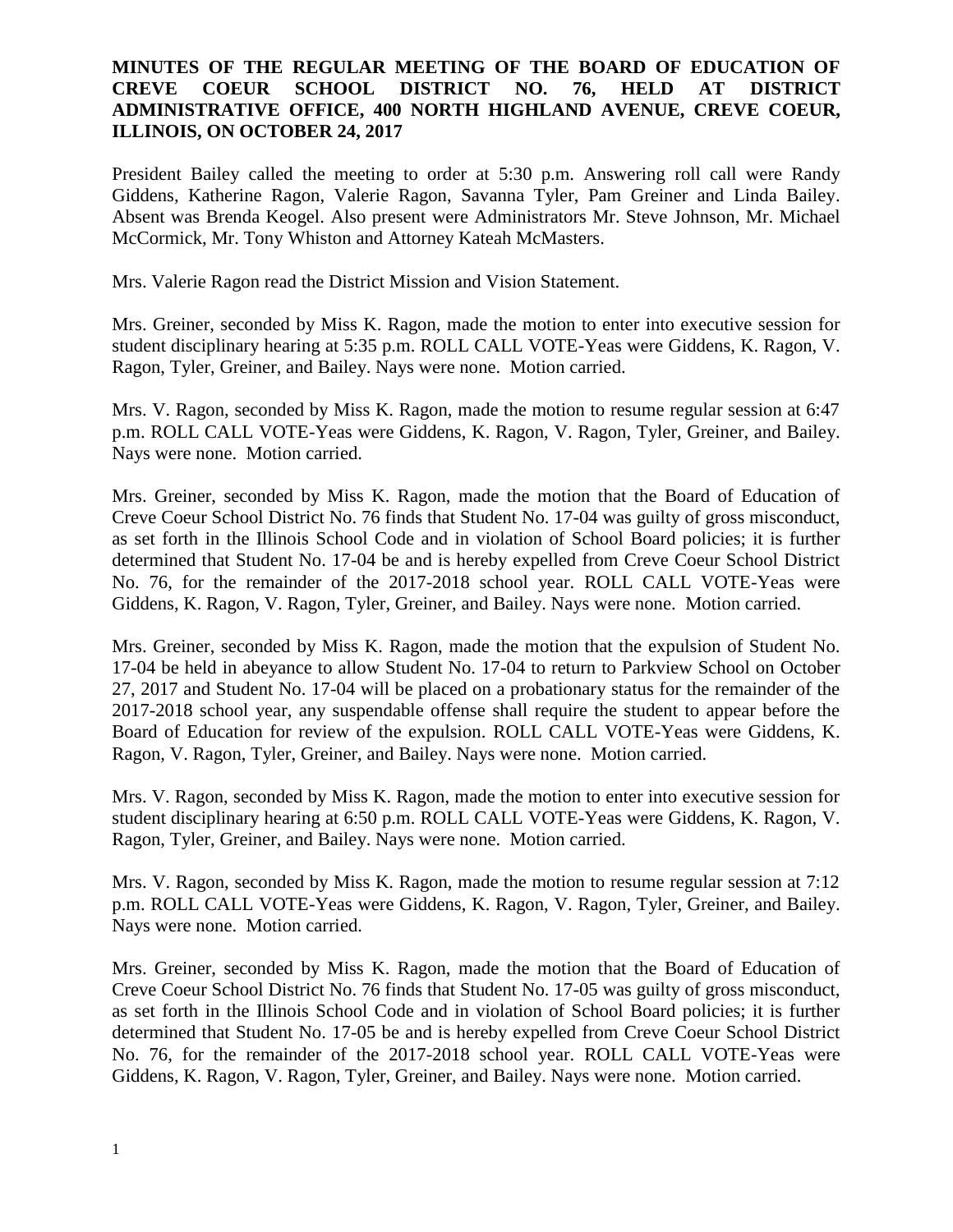Mrs. Greiner, seconded by Miss K. Ragon, made the motion that the expulsion of Student No. 17-05 be held in abeyance to allow Student No. 17-05 to return to Parkview School on October 30, 2017 and Student No. 17-05 will be placed on a probationary status for the remainder of the 2017-2018 school year, any suspendable offense shall require the student to appear before the Board of Education for review of the expulsion. ROLL CALL VOTE-Yeas were Giddens, K. Ragon, V. Ragon, Tyler, Greiner, and Bailey. Nays were none. Motion carried.

### *Action Items*

Miss K. Ragon, seconded by Mr. Giddens, made the motion to approve the minutes for the regular meeting dated October 10, 2017. ROLL CALL VOTE-Yeas were Giddens, K. Ragon, Tyler, Greiner, and Bailey. Nays were none. V. Ragon abstained. Motion carried.

Miss K. Ragon, seconded by Mrs. V. Ragon, made the motion to approve the payments list dated October 19, 2017. ROLL CALL VOTE-Yeas were Giddens, K. Ragon, V. Ragon, Tyler, Greiner, and Bailey. Nays were none. Motion carried.

Mrs. V. Ragon, seconded by Miss K. Ragon, made the motion to approve the Treasurer's Report dated September 29, 2017. ROLL CALL VOTE-Yeas were Giddens, K. Ragon, V. Ragon, Tyler, Greiner, and Bailey. Nays were none. Motion carried.

Mrs. Greiner, seconded by Miss K. Ragon, made the motion to approve the September LaSalle School Activity Fund Report. ROLL CALL VOTE-Yeas were Giddens, K. Ragon, V. Ragon, Tyler, Greiner, and Bailey. Nays were none. Motion carried.

Mrs. Greiner, seconded by Miss K. Ragon, made the motion to table the August and September Parkview School Activity Fund Reports. ROLL CALL VOTE-Yeas were Giddens, K. Ragon, V. Ragon, Tyler, Greiner, and Bailey. Nays were none. Motion carried.

Mrs. Greiner, seconded by Mrs. V. Ragon, made the motion to approve and submit the Application for Approval of Ten-Year Safety Survey Report for LaSalle and Parkview Schools. ROLL CALL VOTE-Yeas were Giddens, K. Ragon, V. Ragon, Tyler, Greiner, and Bailey. Nays were none. Motion carried.

Mr. Jim Hollenback, Architect, was present to answer questions regarding the Ten-Year Survey Reports.

Mrs. Greiner, seconded by Miss K. Ragon, made the motion to approve Resolution 17-09, Resolution Authorizing the Partial Abatement of the Working Cash Fund in the amount of \$326,900.00. ROLL CALL VOTE-Yeas were Giddens, K. Ragon, V. Ragon, Tyler, Greiner, and Bailey. Nays were none. Motion carried.

Miss K. Ragon, seconded by Mrs. V. Ragon, made the motion to approve the request for Authorization to use Fire Prevention and Safety Funds for LaSalle and Parkview Schools. ROLL CALL VOTE-Yeas were Giddens, K. Ragon, V. Ragon, Tyler, Greiner, and Bailey. Nays were none. Motion carried.

Miss K. Ragon, seconded by Mrs. V. Ragon, made the motion to accept the Annual Financial Report as presented. ROLL CALL VOTE-Yeas were Giddens, K. Ragon, Tyler, Greiner, and Bailey. Nays were none. V. Ragon abstained. Motion carried.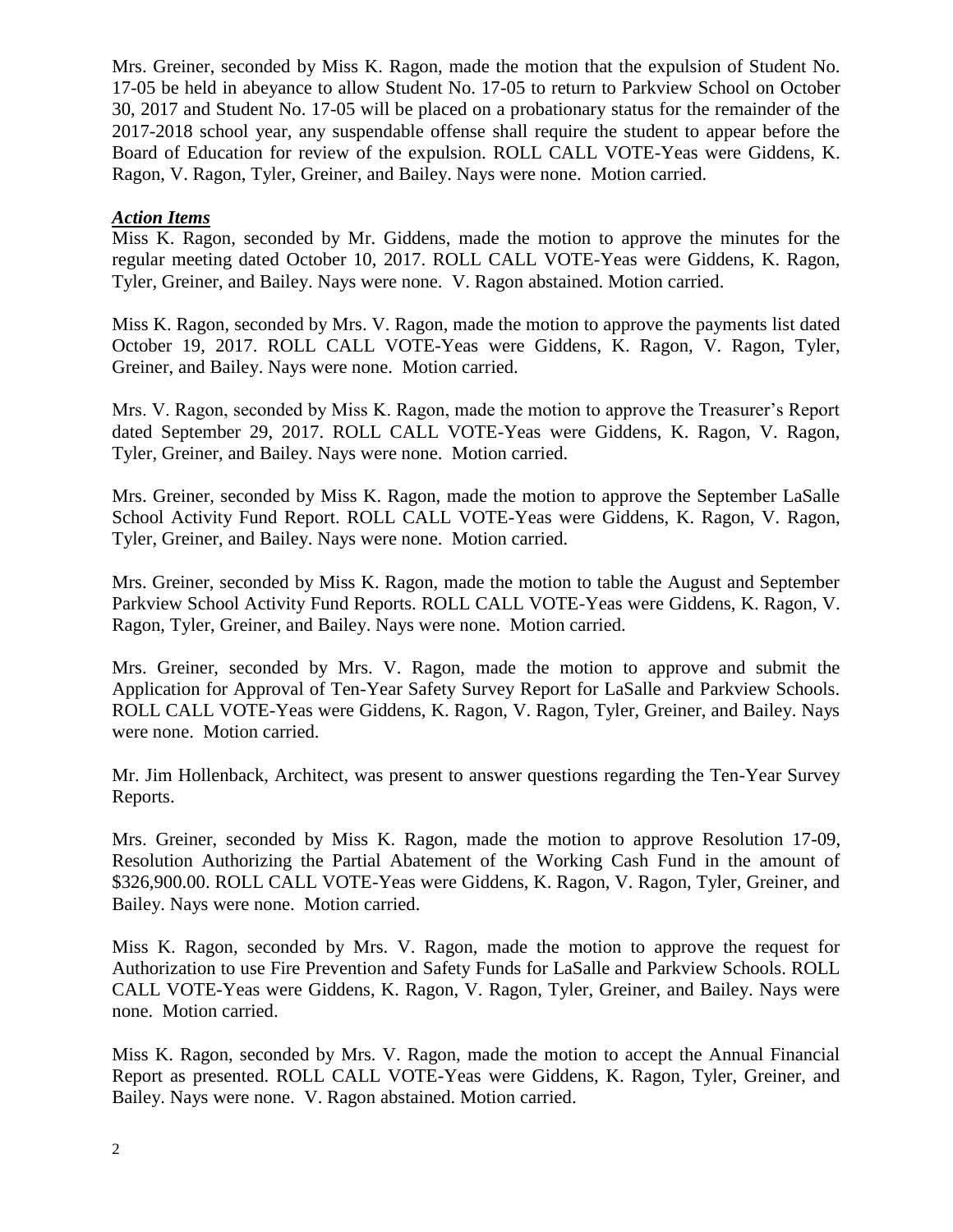Mrs. Greiner, seconded by Miss K. Ragon, made the motion to approve the repayment of the inter-fund loan to the Educational Fund from the Tort Fund in the amount of \$3,500.00. ROLL CALL VOTE-Yeas were Giddens, K. Ragon, V. Ragon, Tyler, Greiner, and Bailey. Nays were none. Motion carried.

Mrs. V. Ragon, seconded by Miss K. Ragon, made the motion to authorize Mr. Johnson to dispose and recycle unnecessary conference room inventory at Parkview School. ROLL CALL VOTE-Yeas were Giddens, K. Ragon, V. Ragon, Tyler, Greiner, and Bailey. Nays were none. Motion carried.

Mrs. Greiner, seconded by Mrs. V. Ragon, made the motion to accept the monetary donation of \$500.00 in memory of Margi Ashburn. ROLL CALL VOTE-Yeas were Giddens, K. Ragon, V. Ragon, Tyler, Greiner, and Bailey. Nays were none. Motion carried.

Miss K. Ragon, seconded by Mrs. Greiner, made the motion to approve the renewal of the employee dental plan coverage effective November 1, 2017, as presented. ROLL CALL VOTE-Yeas were Giddens, K. Ragon, V. Ragon, Tyler, Greiner, and Bailey. Nays were none. Motion carried.

Mrs. Greiner, seconded by Miss K. Ragon, made the motion to create a Health Reimbursement Account and fund the account at fifty percent (50%) of the increase of the employee health insurance deductible and out-of-pocket expenses. ROLL CALL VOTE-Yeas were none. Nays were Giddens, K. Ragon, V. Ragon, Tyler, Greiner, and Bailey. Motion not carried.

Mrs. Greiner, seconded by Miss K. Ragon, made the motion to authorize the bookkeeper to pay customary and routine bills for November and December 2017 due to only one regular board business meeting in each month. ROLL CALL VOTE-Yeas were Giddens, K. Ragon, V. Ragon, Tyler, Greiner, and Bailey. Nays were none. Motion carried.

### **Information Items**

Mrs. Greiner informed the Board that they have received a Holiday Help letter regarding the holiday events.

President Bailey updated the Board of upcoming events. A special Board meeting for disciplinary hearing is November  $7<sup>th</sup>$  at 6:00 p.m., next regular Board meeting is November 14<sup>th</sup>, and the Chicago Conference is November  $17^{\text{th}}$  through November  $19^{\text{th}}$ .

Mr. Whiston updated the Board regarding Freedom of Information Act requests, snow removal, Homewood Heights property, and out-of-district special education enrollment.

Mr. Johnson updated the Board regarding Students of the Month, Life Safety repairs, update on drainage issues near the playground at Parkview, Lions Club donation, Moms Who Care Program, Staff In-Service, Red Ribbon Week, Warrior Way, Parent/Teacher Conferences, Halloween Dance, Blue & White Night, Veterans Day Program, and Ms. Melissant's class invite to a Thanksgiving Feast.

Mr. McCormick updated the Board regarding Grandparent week and book fair, school fundraiser, power outage, popcorn days, Holiday Concert dates, IPA conference, Parent/Teacher conferences, Halloween Parade, Senator Koehler visit, and Nets for Vets Assembly.